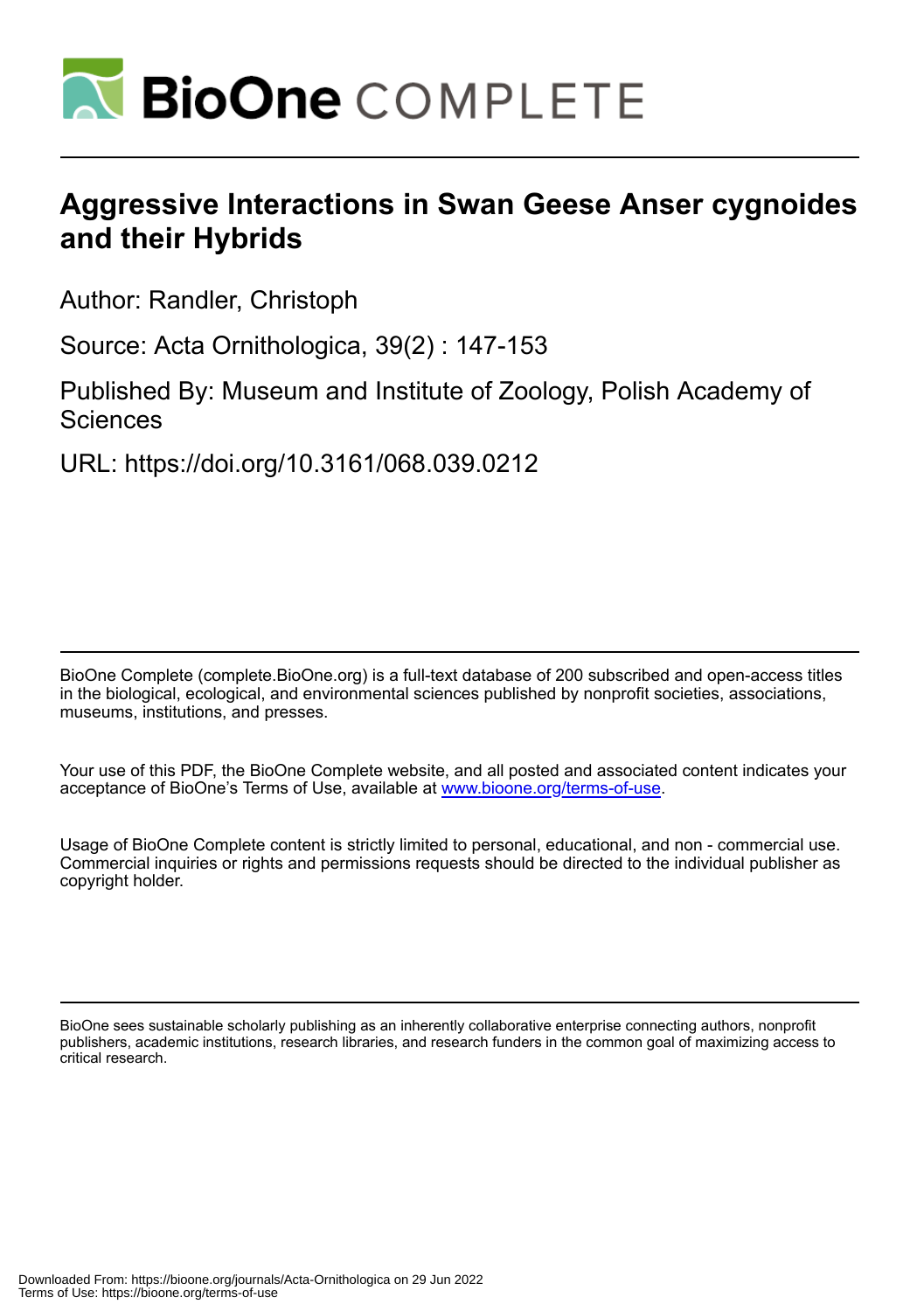# **Aggressive interactions in Swan Geese** *Anser cygnoides* **and their hybrids**

## Christoph Randler

University of Education, PH Ludwigsburg, Department of Natural Sciences, Biology and Didactics, Reuteallee 46, D-71634 Ludwigsburg, GERMANY, e-mail: Randler\_Christoph@ph-ludwigsburg.de

#### **Randler Ch. 2004. Aggressive interactions in Swan Geese** *Anser cygnoides* **and their hybrids. Acta Ornithol. 39: 147–153.**

**Abstract.** Evidence for direct interspecific competition in wildfowl and between hybrids and their parent species is scarce. This study examined threat displays and agonistic encounters (n = 324) in a goose flock of 140 Swan Geese and 13 hybrids with Greylag Goose living in Heidelberg, SW Germany. In general, agonistic behaviour made up less than 1% of the time budget throughout the year as measured by focal animal sampling. Most encounters (84%) were won by the initiator, both in Swan Geese and in hybrids. No difference was found between Swan Geese and hybrids in the outcome of an encounter, suggesting equal competitive quality. There were differences with respect to threat postures with hybrids performing diagonal neck threats more often and intentional movements less often. This seems to be related to their hybrid origin, since Greylag Geese most often show diagonal neck and forward threat displays. There was no direct evidence for hybrid superiority or inferiority.

**Key words:** Swan Goose, *Anser cygnoides*, Greylag Goose, *Anser anser*, aggressive behaviour, foraging, hybrid superiority, competition, threat postures, wildfowl

Received — Feb. 2004, accepted — Sept. 2004

#### INTRODUCTION

Different aspects have to be considered when investigating aggressive behaviour within a goose flock and between a true species and its hybrids. While feeding in a flock, most birds maintain an individual distance by threatening, attacking or fleeing from other approaching individuals (Hinde 1973). Usually, geese are feeding during a large part of the day. According to optimal foraging theory (Krebs & Davies 1996) geese should reduce costs of locomotion by avoiding interference and interactions with conspecifics. These interactions are costly compared to other behaviour, e.g. in Barnacle Geese *Branta leucopsis* they reach 2.3× of their basal metabolic rate compared to 1.5× when resting or 1.6× when foraging (Stahl et al. 2001c). As a consequence the reduction of costly interactions permits the most efficient use of resources (Stahl et al. 2001b) because avoidance of direct interactions with neighbours pays in terms of foraging time

Many studies investigating time budgets of foraging waterfowl reveal a low proportion of time spent in aggressive encounters and interactions (usually below 1%; Paulus 1988, Baldassarre & Bolen 1994, Mathers & Montgomery 1996, Nyegaard et al. 2001), although studies carried out using flock scan methods often underestimated behaviour that rarely occurs (Baldassarre et al. 1988). Studies using focal animal samplings instead (e.g. Pietz & Buhl 1999) confirm a low proportion of time spent in interactions. For example, Stahl et al. (2001a) recorded 27 interactions during 267 minutes of focal observations of Barnacle Geese. Würdinger (1978) found a basic proportion of 5.6% of time spent in encounters in Bar-headed Geese *Anser indicus* under semi-natural conditions. Black & Owen (1988) classified interactions according to energetic requirements in Barnacle Geese and found that the percentage of agonistic types decreased as the physical demands increased, which is also in correspondence with

and avoidance of costs of locomotion.<br>Downloaded From: https://bioone.org/journals/Acta-Ornithologica on 29 Jun 2022 Terms of Use: https://bioone.org/terms-of-use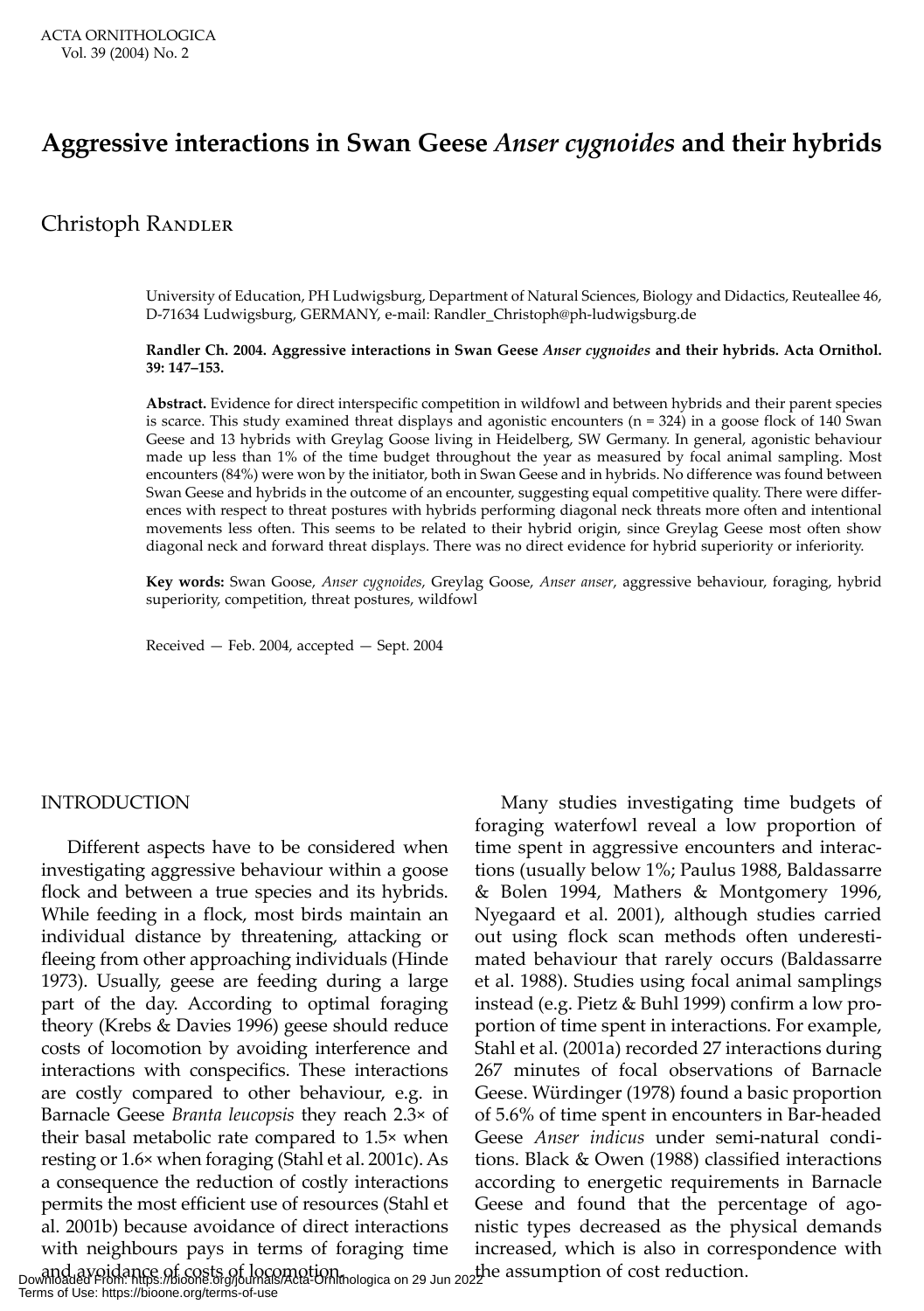Intraspecific aggression may be affected by several interrelated factors, e.g. food abundance or nesting density, while interspecific interactions may depend additionally on factors like body size or breeding system (Garcia & Arroyo 2002). For example, larger individuals won more interactions, and adult birds were dominant over first winter birds in Purple Sandpipers *Calidris maritima* (Burton & Evans 2001); age played an important role in dominance relationships of geese (Stahl et al. 2001b) as subordinates were forced to forage on patches of minor food quality. Aggression and dominance differed between subspecies, e.g. in Juncos *Junco* sp. (Wiedenmann & Rabenold 1987) or even in different populations of Blue Tits *Parus caeruleus* from the same island (Braillet et al. 2002). However, most aggressive interactions in waterfowl are intraspecific and occur while one or both participants are feeding (Baldassarre & Bolen 1994). Interspecific conflicts in geese species have been described by Frazer & Kirkpatrick (1979) who showed that Cackling Canada Geese *Branta canadensis minima* always retreated when confronted with a family of Emperor Geese *Anser canagicus*. Owen & Black (1990) concluded that interspecific competition might not directly lead to conflicts but the smaller species might be outplaced towards less profitable areas. Madsen & Mortensen (1987) neither found evidence for active interspecific aggression between Pinkfooted Geese *Anser brachyrhynchus* and Whitefronted Geese *Anser albifrons* but assumed that the poor competitor may occupy alternative sites or sub-optimal habitats. Kristiansen & Jarret (2002) observed 48 encounters between Greenland White-fronted Geese *Anser albifrons flavirostris* and Canada Geese *B. c. interior* and found all the encounters to be won by Canada Geese.

Hybrid superiority has been described in some plant species (Arnold & Hodges 1995). Well-known examples in animals are the hybrid vigour of the mule (Short 1975) and of some crosses in mice (Moulia et al. 1995), while studies dealing with birds usually report no hybrid vigour or superiority (exceptions of bounded hybrid superiority, e.g. Grant & Grant 1996, Good et al. 2000). In studies using mounted specimen, Pearson & Rowher (2000) found Townsend's Warbler *Dendroica townsendii* and their hybrids with Hermit Warbler *D. occidentalis* competitively superior to Hermit warblers. In wildfowl, Black Duck *Anas rubripes* x Mallard *Anas platyrhynchos* hybrids showed higher salt tolerance than

in this respect (Barnes & Nudds 1991), but in contrast, parasite load was higher in hybrids compared to both parent species (Mason & Clark 1990), therefore, hybrid vigour in wildfowl does not seem to be a general phenomenon.

Interactions and encounters between hybrids and true wildfowl species are difficult to study and interpretation of available data is often hampered by low sample sizes. To date, only some anecdotal evidence are published (e.g. Randler 2002, 2003a, but see Brodsky & Weatherhead 1996).

This study aims at describing and comparing the organisation of a goose flock with regard to agonistic behaviour of both Swan Geese and their hybrids. Another aim is to investigate hybrid superiority or inferiority, measured with respect to the outcome of encounters and, further, to compare threat postures between hybrids and Swan Geese.

#### STUDY AREA AND SPECIES

Mallards and were more similar to Black Ducks , their characteristic leg and bill colour, hind neck<br>Downloaded From: https://bioone.org/journals/Acta-Ornithologica on 29 Jun 2022 The Asian Swan Goose is endangered throughout its entire range (Birdlife International 2001) and breeds mainly in Siberia and China (del Hoyo et al. 1992). Swan Geese and their domestic forms (Grey African, Grey Chinese) are non-native species to Europe. Swan Geese were first reared in captivity in China 3000 years ago and were introduced to Europe in the eighteenth century (Delacour 1954–1964). The resident flock in Heidelberg in southwest Germany (8°41'E, 49°25'W) is among few flocks with regular reproductive success in Europe (Delany 1993, Hagemeijer & Blair 1997). The founders of this flock have bred in single pairs at least since the mid 1990s, e.g. eight pairs in 1996 and seven in 1997. The habitat consists of a public lawn, which stretches over 1.1 km along the river Neckar with a maximum width of 60 m totalling an area of 5.5 ha in size. Breeding took place on a small island within the river Neckar. Although not permitted, public feeding was commonplace. Most individuals resembled Swan Geese or domestic breeds ( $n = 140$ ), but at least 13 individuals were  $F_1$ -hybrids with Greylag Goose or F<sub>2</sub>-hybrids and backcrosses. Hybrids between these two species are common in waterfowl collections and among animals that are bred for use by humans either as egg or meat producers (Lühmann 1953, Delacour 1954–1964, Gray 1958, see Meyer 1995 for a backcross) and have already been described by Darwin (1859). Identification of such hybrids is straightforward because of

Terms of Use: https://bioone.org/terms-of-use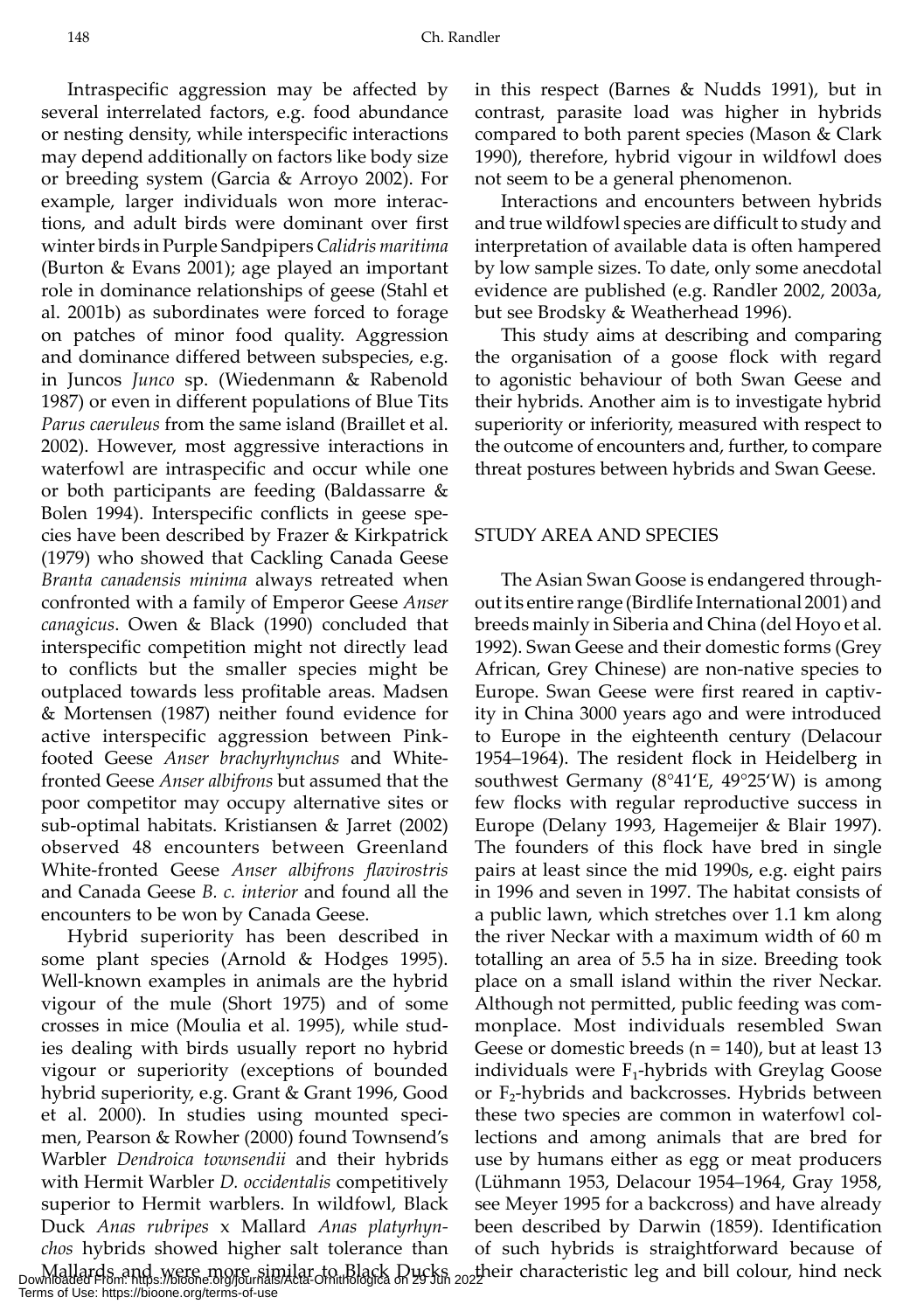coloration, eyering and pale forewing: forehead, crown, nape and hind-neck are dark brown and contrasting with paler cheeks and ear coverts; the bill resembles Swan Goose in size and structure, but is yellowish with some black markings; there is a slight yellowish eyering; the forewing is pale grey as in Greylag Goose (see photos in Randler 2001). The birds have habituated towards human disturbances (Randler 2003b).

Other waterfowl present at the study site were few Mute Swans *Cygnus olor*, one Pink-footed Goose, two Tundra Bean Geese *A. fabalis rossicus*, Mallards and Coots *Fulica atra*.

#### **METHODS**

Focal animal sampling (Martin & Bateson 1993) was carried out between 15 February 2002 and 29 January 2003, and every 15 s the behaviour was classified into different categories (feeding, resting*,* locomotion, comfort behaviour, vigilance, courtship behaviour and aggressive interactions). To sample agonistic encounters the following sampling technique was used (Martin & Bateson 1993): a randomly chosen group of focal birds was observed and all the contacts were recorded in which the status of the contestants could be determined (Boyd 1953). Such behavioural samplings are advantageous in recording infrequent or rare behaviour compared to flock scans or focal animal samplings (Baldassarre et al. 1988, Martin & Bateson 1993). To avoid over-sampling of a small sub-set of individuals or of groups, focal birds were randomly chosen and observation groups were changed every 10 minutes. Encounters were opportunistically sampled throughout the year, but most research was carried out on six days during December 2002 and January 2003, where sampling was especially devoted to recording encounters.

An interaction was defined as a direct confrontation between two birds, ranging from threat postures to active chases and body contacts. Usually, conflicts were resolved within seconds (compare Stahl et al. 2001b). The encounters were classified into three groups: won, lost, and draw. An individual was considered to have won an encounter when the other one left the area (walking away, running, flying). Draw was considered when the opponent displayed back at the initiator, but both stayed, or when the opponent ignored the threat. An encounter was defined as lost,

Threat postures were assigned to one of the following categories: 1) the long neck stretch which is described for Bean Goose *Anser fabalis* ssp. and Bar-headed Goose (Johnsgard 1965), and generally for all *Anser* species in Owen (1980); 2) the diagonal neck display which is reported in Swan Goose (Johnsgard 1965) and Greylag Goose (Bauer & Glutz von Blotzheim 1968); 3) the forward threat display which is also reported for both species and for all other *Anser* species (Johnsgard 1965, Bauer & Glutz von Blotzheim 1968); 4) a slight movement of the head which is a posture closely resembling the bent neck (Johnsgard 1965) which was reported for White-fronted Geese *A. flavirostris* by Boyd (1953); this posture shows aggressive intent and is defined as an "intentional movement" hereafter; 5) contact meant any posture where the initiator pecked towards the opponent or showed any other physical contact (e.g. ramming). Serial contacts were defined when the opponent displayed and threatened back. These were scored as single occurrences (see Boyd 1953).

It is not known to what extent the same birds were sampled in different encounters, because the population was not ringed. Therefore, individuals may have contributed more than once to the data set (pseudo-replication, *sensu* Hurlbert 1984). I tried to account for this problem by randomly selecting focal groups and by randomly changing these groups after 10 minutes of observation so that chances of sampling the same individual during one observation bout was reduced to a minimum.

For generating the tables and carrying out the χ²-statistics the crosstab function from SPSS 10.0 was used based on the raw data (Bühl & Zöfel 2002).

#### RESULTS

#### **Analysis of encounters**

Throughout the year, the percentage of aggressive behaviour was well below 1% (using the focal animal sampling technique). A total number of 357 encounters were observed, with 289 (81%) in December 2002 and January 2003. 338 encounters were directed towards Swan Geese or hybrids, one towards a dog, seven towards Carrion Crows *Corvus c. corone* and 11 towards other wildfowl. The latter 19 encounters were excluded form the analysis as were three encounters that were initiated by other wildfowl (Mute Swan, Pink-footed Goose,

when the initiator itself left the area.<br>Downloaded From: https://bioone.org/journals/Acta-Ornithologica on 29 Jun 2022 undra Bean Goose) and directed towards Swan Terms of Use: https://bioone.org/terms-of-use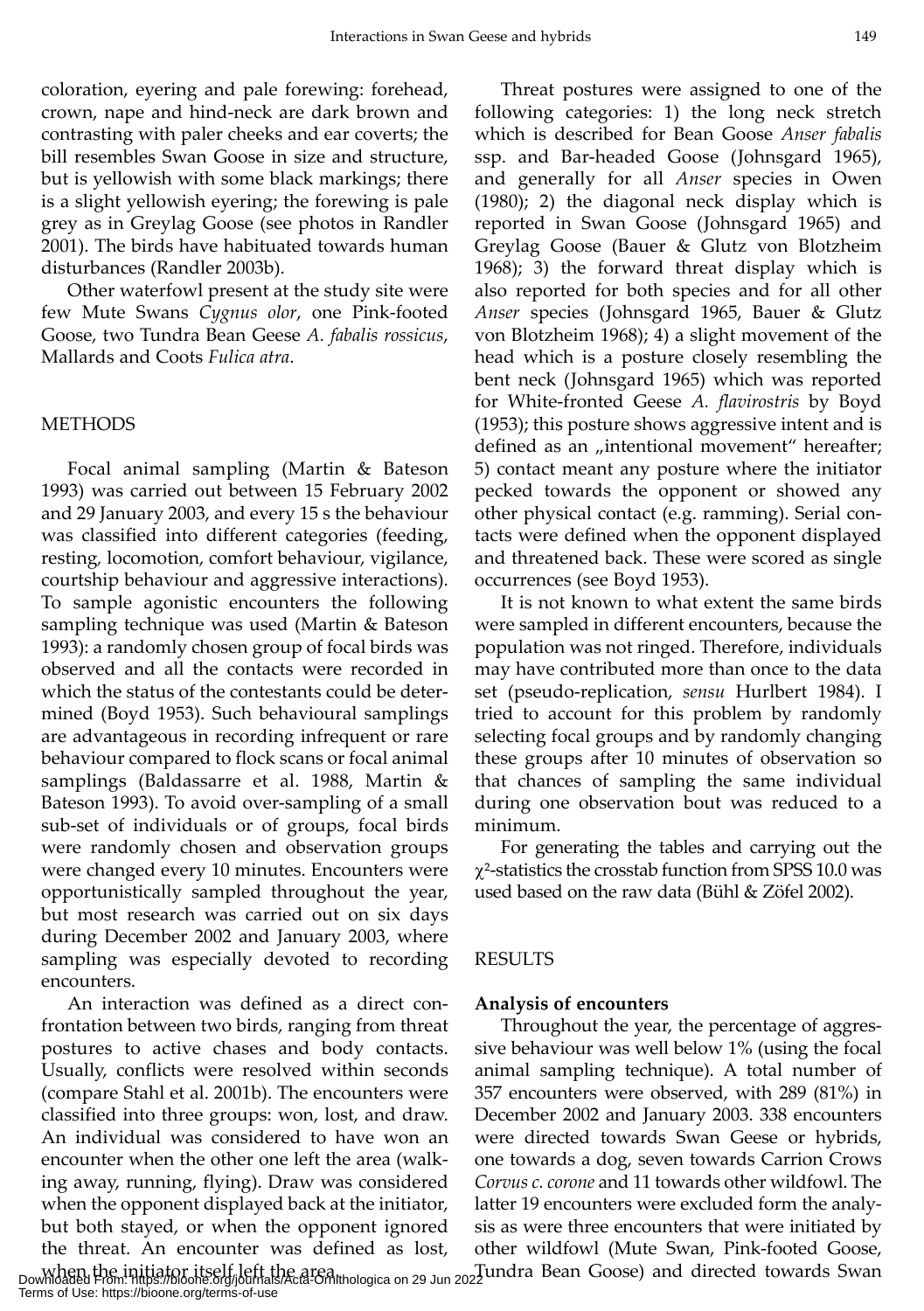|         | Initiator            |                                        |                      | Receiver             |                                        |                      |
|---------|----------------------|----------------------------------------|----------------------|----------------------|----------------------------------------|----------------------|
| Result  | Hybrid<br>$(N = 44)$ | Swan Goose<br>$(N = 280)$              | Total<br>$(N = 324)$ | Hybrid<br>$(N = 26)$ | Swan Goose<br>$(N = 298)$              | Total<br>$(N = 324)$ |
| Lost    | 2.3                  | 2.5                                    | 2.5                  | 92.3                 | 83.5                                   | 84.2                 |
| Draw    | 9.0                  | 13.9                                   | 13.3                 | 7.7                  | 13.8                                   | 13.3                 |
| Won     | 88.7                 | 83.6                                   | 84.2                 | 0                    | 2.7                                    | 2.5                  |
| Overall |                      | $\chi^2$ <sub>2</sub> = 0.79, p = 0.67 |                      |                      | $\chi^2$ <sub>2</sub> = 1.58, p = 0.45 |                      |

Table 1. Results of aggressive interactions (%) in Swan Geese and hybrids.

Geese or hybrids. Only those encounters initiated by and directed towards Swan Geese or hybrids were used. Out of these remaining encounters (n = 335), all threats displayed in summer including families (n = 11) were excluded. Afterwards 324 encounters remained and were subsequently used for analysis. 280 encounters were initiated by Swan Geese and 44 by hybrids (Table 1).

Swan Geese and hybrids that induced an encounter were more likely to win than to loose or draw back. Swan Geese won 83.6% and hybrids 88.7% of the encounters they had induced. From the perspective of the receiver it was vice versa with 83.5% lost by Swan Geese and 92.3% lost by hybrids. In general, there was no significant difference in the outcome of an encounter between Swan Geese and hybrids, neither from the perspective of the initiator nor from the receiver (Table 1), suggesting an equal competitive behaviour of both.

To assess dominance relationships between both forms, these encounters were analysed separately. 36 encounters were initiated by hybrids and directed towards Swan Geese. 31 (86%) out of them were won by the hybrids. Vice versa, 16 out of 18 encounters (89%) from Swan Geese directed towards hybrids were won by Swan Geese. These results suggest that neither of these forms is competitively superior over the other in terms of direct encounters. There was no significant difference in the outcome of encounters between Swan Geese and hybrids ( $\chi^2$ <sub>2</sub> = 0.51, p = 0.78, n = 54).

#### **Threat postures**

The long neck stretch was observed in Swan Geese only once and never in hybrids (Table 2). The main threat postures reported for the grey geese *Anser* — namely diagonal neck and forward threat display with the latter being more aggressive and often preceding attacks (Johnsgard 1965) — were the most common threat postures Overall  $\chi^2$ <sub>4</sub> = 40.759 p < 0.001 324 100<br>Downloaded From: https://bioone.org/journals/Acta-Ornithologica on 29 Jun 202<del>2</del>

Terms of Use: https://bioone.org/terms-of-use

observed in hybrids. Intentional movement (head lowered with bill pointed downwards) was the most common threat posture in Swan Geese, followed by contact.

There were significant differences in frequency of threat postures presented by Swan Geese and hybrids ( $\chi^2$ <sub>4</sub> = 40.76, p < 0.001).

Hybrids displayed diagonal neck threats more often and intentional movements less often than expected (Table 2). Physical contacts between two individuals were reported in 77 out of 324 situations (Table 2), but most of them were only brief, when bill or head of the initiator had contact with the body of the receiver.

There was no relationship between a specific threat posture and the outcome of an encounter either in Swan Geese ( $\chi^2$ <sub>8</sub> = 11.28, p = 0.19, n = 280) or in hybrids ( $\chi^2$ <sub>6</sub> = 7.44, p = 0.28, n = 44; note that one category did not occur in hybrids and therefore was omitted from the analysis; see Table 2), thus suggesting that threat postures might be adjusted to specific situations. In nine encounters initiated by Swan Geese and one by a hybrid (3%, n = 10) the birds performed a serial encounter with the opponent threatening back. Eight out of these ten cases were then won by the opponent (the former receiver) and the former initiator lost.

Table 2. Threat postures in Swan Geese and hybrids. Significances given as p < 0.001\*.

|                    | Initiator  | Total            | %   |      |
|--------------------|------------|------------------|-----|------|
| Threat posture     | Swan Goose | Hybrid           |     |      |
| Long neck stretch  | 1          | 0 <sub>ns</sub>  | 1   | 0.3  |
| Diagonal neck      | 36         | $20*$            | 56  | 17.3 |
| Forward threat     | 51         | $12$ ns          | 63  | 194  |
| Intention movement | 125        | $2^*$            | 127 | 39.2 |
| Contact            | 67         | 10 <sub>ns</sub> | 77  | 23.8 |
| Overall            | 40.759     | < 0.001<br>n     | 324 | 100  |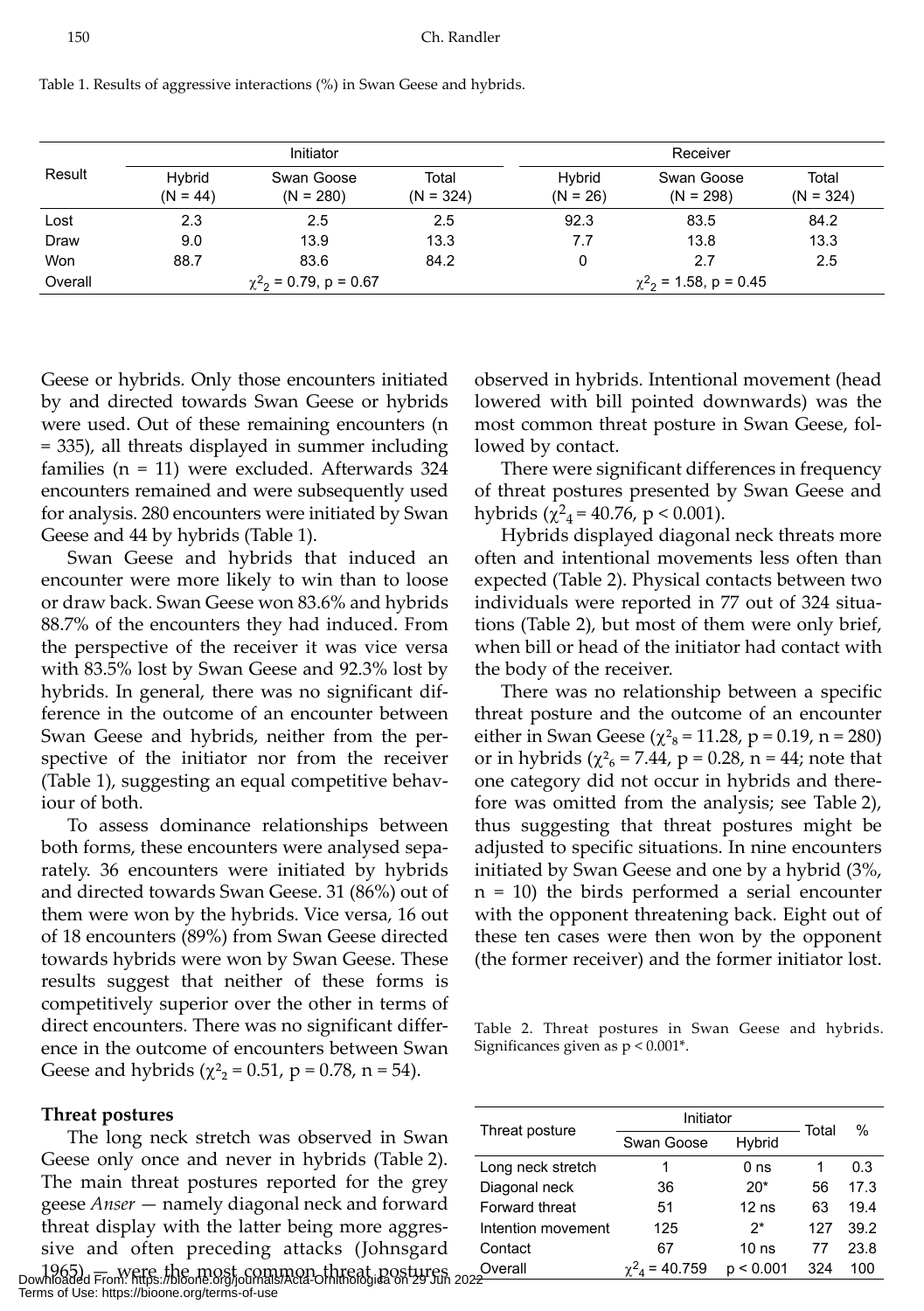#### DISCUSSION

On the assumption that a high rate of intentional movement reduces costs, geese in my study flock seem to minimise costs of encounters. There was a low proportion of serial encounters (3%) and, generally, a low proportion of time spent in aggressive encounters as measured by focal animal sampling. Most encounters were won by the initiators. Similar results have been obtained in other studies on wildfowl (e.g. Boyd 1953, Lazarus & Inglis 1978, Baldassarre & Bolen 1994, Inglis et al. 2000). Boyd (1953) found that about 84% of the interactions in White-fronted Geese are won by the initiator. This is comes close to the amount observed in this study (84.2%, Table 1). In serial encounters, most birds that displayed back won the encounter. Threat postures (and their costs) might be adjusted to specific situations, thus suggesting that the initiator decides which posture to use to win the conflict, but takes the lowest threat intensity possible to avoid costs. An individual might initiate an aggression when there is a high probability of achieving success, and, further, less intensive forms occur more frequently as stated by Baldassarre & Bolen (1994).

Boyd (1953) registered a low amount of physical contacts between the contestants (4.4%) which differs from the present study (23.8%). In the present study, most of these physical contacts were only brief, while in other studies contacts were often preceded by running. I suppose that contacts could be less costly in my study flock because of low individual distances. The stability of the flock under these semi-natural conditions may play a role in the aggressive interactions of the flock mates. There may be a more or less stable dominance hierarchy in the flock that makes continued interactions with neighbours superfluous. The low number of interactions probably mean that individuals do not engage into yet another interaction with the flock neighbour whom they know so well that they can judge the outcome of a potential fight in advance.

Boyd (1953) reports that 16% of attacks were resisted, but the attacker was repelled only in onethird (5.3%) similar to present study (2.5%).

Although many direct aggressions between Swan Geese and hybrids were observed, they did not differ in their outcome with regard to which species attacked. Hybrids were neither inferior nor superior. Nevertheless, competition might not necessarily occur directly, but could lead to a displacement of the hybrids into less profitable areas,

situation was found in Pink-footed Geese (Madsen & Mortensen 1987) and in Greenland White-fronted Geese (Kristiansen & Jarrett 2002) with the latter supplying evidence for the inferiority of one species in direct competition. Kristiansen & Jarrett (2002) recorded 48 interactions between Canada Geese and Greenland White-fronted Geese which were all won by Canada Geese. In my own study I do not find evidence for competitive superiority of one form over the other. One reason might be that there is no such marked size difference between hybrids and Swan Geese as in the examples mentioned above.

The aggressive behaviour of hybrids has recently been studied in domesticated birds, such as Chicken *Gallus gallus domesticus*. These studies revealed no differences in aggressive behaviour between different strains (e.g. Kjaer et al. 2001), while in some warbler *Dendroica* species Pearson & Rohwer (2000) found hybrids to be superior over one of its parent species. My present study gives some evidence that hybrids may be of equal competitive quality as one of their parent species. Studies showing hybrids in birds to be intermediate in aggressiveness or competitive behaviour are still scarce.

Differences in threat postures were found between Swan Geese and hybrids with hybrids performing diagonal neck displays more often and intentional movements less often. This behaviour could be attributed to hybrids alone as diagonal neck and forward threat display are the most common threat postures in Greylag Geese (Johnsgard 1965, Bauer & Glutz von Blotzheim 1968). This might be an indication of intermediate threat displays in hybrids which was not reported before, while intermediate display during courtship has been reported for Red-crested Pochard *Netta rufina* x Ferruginous Duck *Aythya nyroca* (Randler 2003a) and for Shelduck *Tadorna tadorna* x Merganser *Mergus merganser* (Lind & Poulsen 1963).

The proportion of intentional movements was very high in Swan Geese but not in hybrids and could therefore be a behavioural trait that has developed in domesticated animals or has been overlooked in natural populations, because most other studies report low amounts of such threats. Domesticated birds normally live in much denser flocks compared to natural populations, and this behaviour might be beneficial as it reduces costly interactions.

because they may be the poorer competitor. Such a compared to natural flocks. Downloaded From: https://bioone.org/journals/Acta-Ornithologica on 29 Jun 2022 My study provides evidence that hybrids may be competitively equal compared to their parents species and that goose flocks under semi-natural conditions show similar interaction behaviour

Terms of Use: https://bioone.org/terms-of-use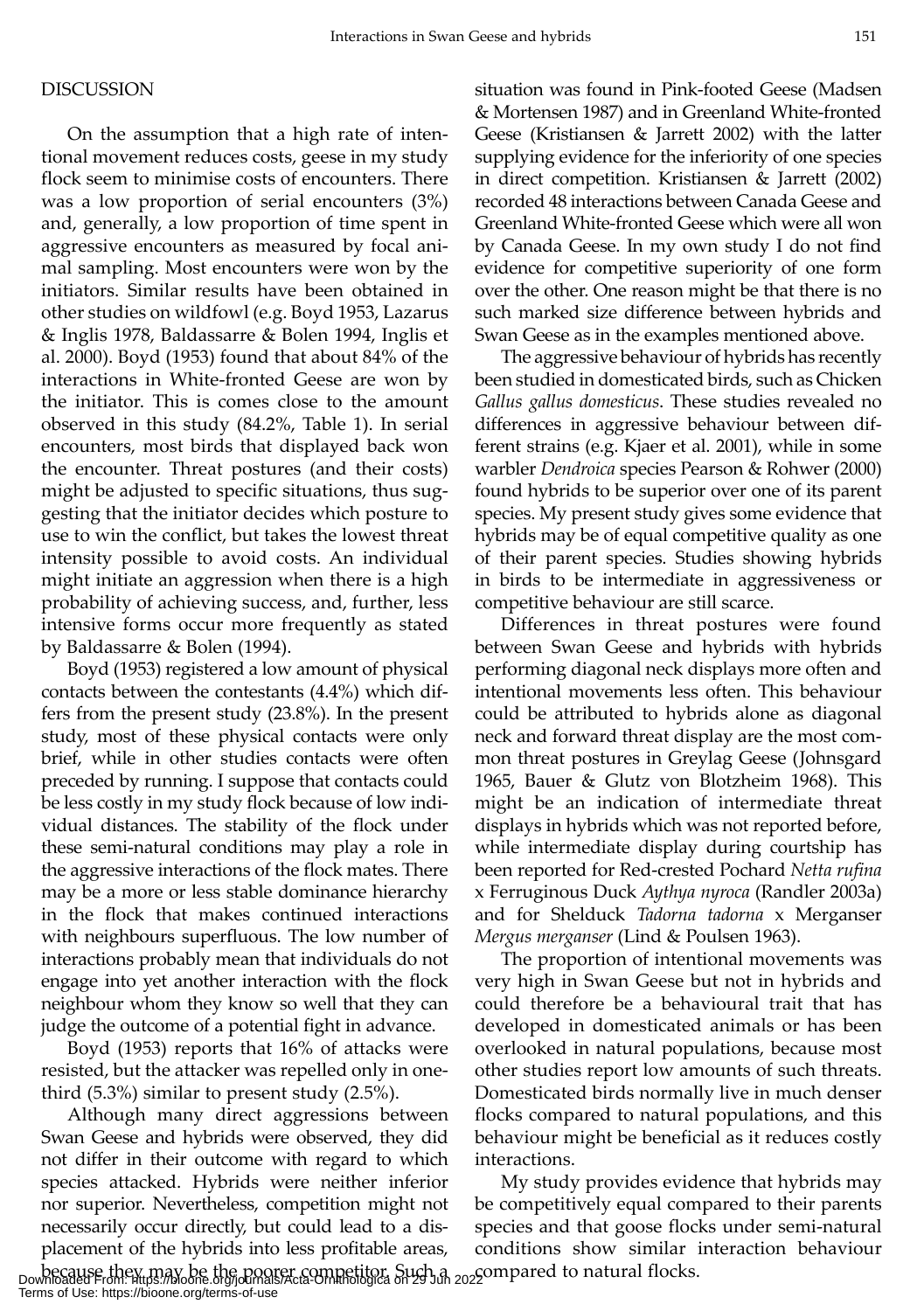#### ACKNOWLEDGEMENTS

I would like to thank J. Pfaff for a steady supply of literature and Dr. Julia Stahl and anonymous reviewer for their helpful comments that improved the manuscript.

#### REFERENCES

- Arnold M. L., Hodges S. A. 1995. Are hybrids fit or unfit relative to their parent species? Trends Ecol. Evol. 10: 67–71.
- Baldassarre G. A., Bolen E. G. 1994. Waterfowl ecology and management. Wiley & Sons, New York.
- Baldassarre G. A., Paulus S. L., Tamisier A., Titman R. D. 1988. Workshop summary: techniques for timing activity of wintering waterfowl. In: Weller M. W. (ed.). Waterfowl in winter. Univ. of Minnesota Press, pp. 181–188.
- Barnes G. G., Nudds T. D. 1991. Salt tolerance in American black ducks, mallards, and their F-1 hybrids. Auk 108: 89–98.
- Bauer K. M., Glutz von Blotzheim U. N. 1968. Handbuch der Vögel Mitteleuropas. Bd. 2, Anseriformes 1. Teil. Akademische Verlagsgesellschaft, Frankfurt/Main.
- Birdlife International 2001. Threatened Birds of Asia: the International Red Data Book. BirdLife International, Cambridge.
- Black J. M., Owen M. 1988. Variations in pair bond and agonistic behaviors in barnacle geese on the wintering grounds. In: Weller M. W. (ed.). Waterfowl in winter. Univ. Minnesota Press, pp. 39–57.
- Boyd H. 1953. On encounters between wild white-fronted geese in winter flocks. Behaviour 5: 85–129.
- Braillet C., Charmantier A., Archaux F., dos Santos A., Perret P., Lambrechts M. M. 2002. Two blue tit *Parus caeruleus* populations from Corsica differ in social dominance. J. Avian Biol. 33: 446–450.
- Brodsky L. M., Weatherhead P. J. 1996. Behavioral and ecological factors contributing to American Black Duck–Mallard hybridization. J. Wild. Manage. 48: 846–852.
- Bühl A., Zöfel P. 2002. SPSS Version 10. Einführung in die moderne Datenanalyse unter Windows. Addison-Wesley, München.
- Burton N. H. K, Evans P. R. 2001. Aggressive behaviours and correlates of dominance in purple sandpipers *Calidris maritima* at a communal winter roost. Ibis 143: 248–254.
- Darwin C. 1859. On the Origin of Species by the Mean of Natural Selection. John Murray, London.
- del Hoyo J., Elliott A., Sargatal J. 1992. Handbook of the birds of the world. Vol. I. Ostrich to Ducks. Lynx eds, Barcelona.
- Delacour J. 1954–1964. The Waterfowl of the World. Vol. I–IV. Country Life Ltd., London.
- Delany S. 1993. Introduced and escaped Geese in Britain in summer 1991. Brit. Birds 86: 591–599.
- Frazer D. A., Kirkpatrick C. M. 1979. Parental and brood behaviour of Emperor geese in Alaska. Wildfowl 30: 75–85.
- Garcia J. T., Arroyo B. E. 2002. Intra- and interspecific agonistic behaviour in sympatric harriers during the breeding season. Anim. Behav. 64: 77–84.
- Good T. P., Ellis J. C., Annett C. A., Pierotti R. 2000. Bounded hybrid superiority in an avian hybrid zone: effects of mate choice, diet, and habitat choice. Evolution 54: 1774–1783.
- Grant B. R., Grant P. R. 1996. High survival of Darwin's Finch hybrids: effect of beak morphology and diets. Ecology 77:

500–509. Downloaded From: https://bioone.org/journals/Acta-Ornithologica on 29 Jun 2022 Terms of Use: https://bioone.org/terms-of-use

- Gray A. P. 1958. Bird hybrids. A Check-List with Bibliography. Technical Communication No. 13 of the Commonwealth Bureau of Animal Breeding and Genetics. Farnham Royal, Edinburgh.
- Hagemeijer E. J. M., Blair M. J. 1997. The EBCC Atlas of European breeding birds: Their distribution and abundance. T & AD Poyser, London.
- Hinde R. A. 1973. Behavior. In: Farner D. S., King J. R., Parkes K. C. (eds). Avian Biology. Vol. III. pp. 480–535.
- Hurlbert S. H. 1984. Pseudo-replication and the design of ecological field experiments. Ecol. Monogr. 54: 187–211.
- Inglis I. R., Lazarus J., Torrance R. L. L. F. 2000. Breeding status and aggressive communication in the harlequin duck *Histrionicus histrionicus*. Wildfowl 51: 139–153.
- Johnsgard P. A. 1965. Handbook of waterfowl behavior. Constable & Co, London.
- Kjaer J. B., Sorenson P., Su G. 2001. Divergent selection on feather pecking behaviour in laying hens *Gallus gallus domesticus*. Appl. Anim. Behav. Sci. 71: 229–239.
- Krebs J. R., Davies N. B. 1996. Einführung in die Verhaltensökologie. Blackwell, Hamburg.
- Kristiansen J. N., Jarrett N. S. 2002. Interspecific competition between Greenland White-fronted Geese *Anser albifrons flavirostris* and Canada Geese *Branta canadensis interior* moulting in west Greenland: mechanisms and consequences. Ardea 90: 1–13.
- Lazarus J., Inglis I. R. 1978. Breeding behaviour of the Pinkfooted goose: parental care and vigilant behaviour during the fledging period. Behaviour 65: 62–88.
- Lind H., Poulsen H. 1963. On the morphology and behaviour of a hybrid between Goosander and Shelduck *Mergus merganser* L*.* x *Tadorna tadorna* L. Z. Tierpsych. 20: 558–569.
- Lühmann M. 1953. Über die geschlechtsgebundene Vererbung der Färbung bei der Kreuzung von weißen und grauen Gänsen und ihre Bedeutung für die Züchtung von Kennrassen. Archiv Geflügelkunde 17: 163–179.
- Machlis L., Dodd P. W. D., Fentress J. C. 1985. The pooling fallacy: problems arising when individuals contribute more than one observation to the data set. Z. Tierpsych. 68: 201–214.
- Madsen J., Mortensen C. E. 1987. Habitat exploitation and interspecific competition of moulting geese in east Greenland. Ibis 129: 25–44.
- Martin P., Bateson P. 1993. Measuring Behaviour. An introductory guide. Cambridge Univ. Press.
- Mason J. R., Clark L. 1990. Sarcosporidiosis observed more frequently in hybrids of mallards and American black ducks. Wilson Bull. 102: 160–162.
- Mathers R. G., Montgomery W. I. 1996. Behaviour of brent geese *Branta bernicla* and wigeon *Anas penelope* feeding on intertidal *Zostera* ssp. Proc. Royal Irish Acad. 96: 159–167.
- Meyer J. 1995. Bastardierung von Gänsen in den Rheinauen. Ornithol. Mitt. 47: 31–35.
- Moulia C., Le Brun N., Loubes C., Marin R., Renaud F. 1995. Hybrid vigour against parasites in interspecific crosses between two mice species. Heredity 74: 48–52.
- Nyegaard T., Kristiansen J. N., Fox A. D. 2001. Activity budget of Greenland White-fronted Geese *Anser albifrons flavirostris* spring staging on Icelandic hayfields. Wildfowl 52: 41–53.
- Owen M. 1980. Wild geese of the world. Fakenham Press, Fakenham.
- Owen M., Black J. M. 1990. Waterfowl ecology. Blackie, Glasgow.
- Paulus S. L. 1988. Time-activity budgets of non-breeding *Anatidae*: a review. In: Weller M. W. (ed.). Waterfowl in winter. Univ. Minnesota Press, Minneapolis, pp. 135–152.
- Pearson S. F., Rohwer S. 2000. Asymmetries in male aggression across an avian hybrid zone. Behav. Ecol. 11: 95–101.